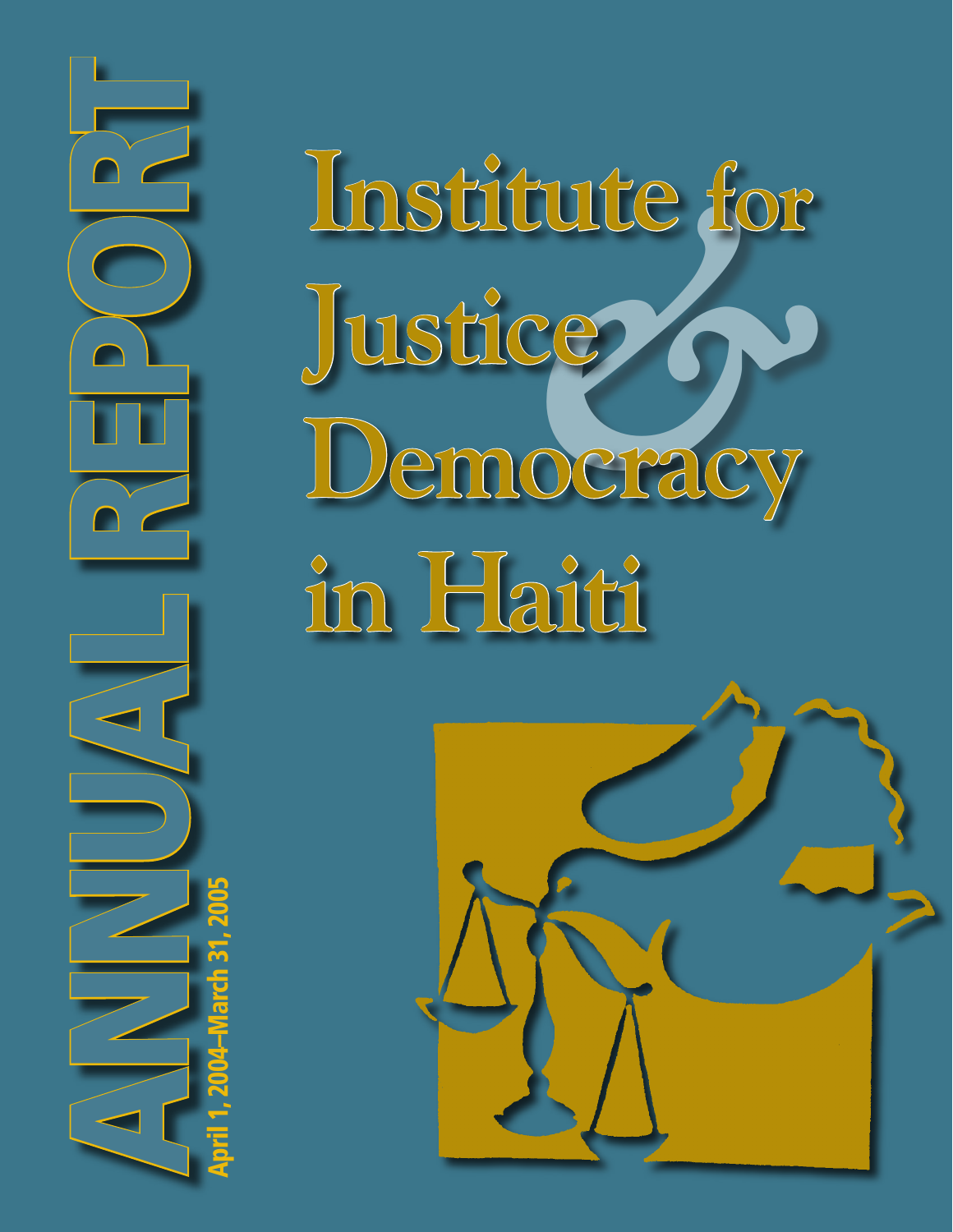August 10, 2005

Dear Friend:

## *Give a man a fish, for a day he eats. Teach a man to fish, for a lifetime he learns there are no fish for the poor, because deforestation silts over the nearby reefs and big boats from big countries take the fish offshore.*

This update on conventional wisdom illustrates the structural obstacles to poor Haitians obtaining the minimum essentials for dignified, peaceful existence. Haitians are the poorest people in the hemisphere, and have always struggled to survive on a tilted playing field, from the brutal slavery era through a long series of foreign occupations and homegrown dictatorships.

The struggle became even harder after the country's 33<sup>rd</sup> coup d'état on February 29, 2004. The elected government was ousted by an unconstitutional regime that attacked pro-democracy activists while slashing government healthcare, education and nutrition programs. A group of doctors, lawyers and activists with decades of experience accompanying Haiti's poor responded to this crisis by founding the Institute for Justice & Democracy in Haiti (IJDH). The Institute contests the current repression and helps its victims, but also works for sustainable, democratic solutions to Haiti's chronic instability and violence.

The Institute addresses Haiti's long-term problems by keeping the repression on the world's radar screen, challenging international support for human rights violations through international lawsuits and advocacy campaigns, and insisting on a constitutional, democratic solution to the crisis. The Institute's website, www.ijdh.org quickly became the single best source for information on human rights in Haiti. It now averages over 200 visitors per day. Our reports have been distributed to every member of the U.S. House of Representatives and appear on websites all over the world. IJDH organized a hearing on Haiti before the Inter-American Commission on Human Rights (IACHR), and we have spoken about Haiti before dozens of audiences worldwide, from Georgetown Law School in Washington to St. Joan of Arc Church in Minnesota to the World Social Forum in Brazil. We have become a trusted source of analysis and information for mainstream media like the New York Times and Washington Post as well as progressive outlets like Democracy Now!, and the Truthout, ZNet and Counterpunch websites.

IJDH and its Haitian affiliate, the *Bureau des Avocats Internationaux* (BAI), stand up for political prisoners in the dictatorship's courts, assure medical care for rape survivors and find internal refugees a place to sleep. In our first year of existence we represented over seventy political prisoners, nine of whom were freed. We are the only lawyers who will take most of these cases. We helped over two hundred rape victims and documented hundreds of cases of political killings, illegal arrests and other human rights violations, for our human rights reports and for future prosecutions.

The Institute leverages its knowledge by helping others advocate in both Haiti and the U.S. We provide documentation, legal analysis and leadership to several grassroots organization in North America and Europe. In Haiti, we help Haitian grassroots groups to organize themselves and to advocate on their own behalf within Haiti and to the outside world. Appendix A contains articles about our work by some of our collaborators.

IJDH leverages its resources by forming partnerships and recruiting volunteers. We helped establish a human rights clinic at Hastings Law School, and that clinic and a student clinic at Yale Law School help us prepare cases for the IACHR. Law students from all over the U.S. telecommute to IJDH year-round through the Institute's pioneering Virtual Internship Program. Most importantly, hundreds of people worldwide regularly join in our advocacy campaigns by signing petitions, writing letters and making phone calls. Appendix B contains letters of support from three of our partners.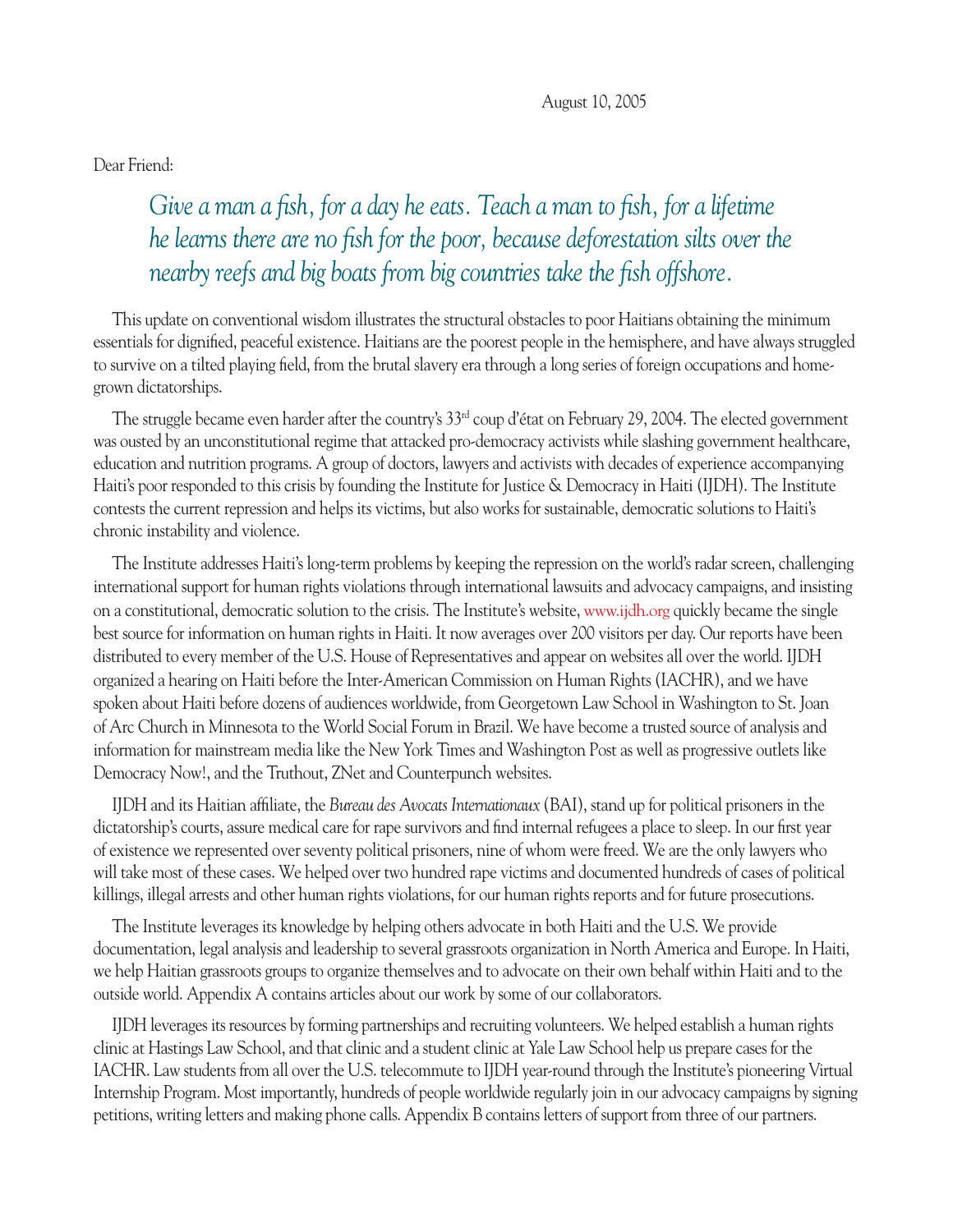In June 2005, a bullet pierced a window of the IJDH/BAI office and traveled the length of the building in the middle of the work day. In October 2004, Amnesty International issued an Action Alert for the safety of the BAI's managing attorney, Mario Joseph. We routinely visit poor neighborhoods that even the Red Cross refuses to enter.

Each day brings new victims or their survivors to our door. The deteriorating human rights situation saddens us, but does not erode our determination, because we know that Haitians will keep fighting until they win their democracy back. The only question is the cost of the fight: how many courageous activists and ordinary people will be killed, imprisoned, raped, or beaten. To a large extent, those of us in the powerful countries are the ones who will set the price: when we insist that our governments support democracy and human rights in Haiti, the killings will stop and the political prison doors will open.

We receive inspiration from our Haitian partners and colleagues, but also from our supporters in North America and Europe. Our financial situation has never been comfortable, but contributions from individuals, churches, solidarity groups, student groups and one foundation ensured that we were able to go out every day during our first year and fight for the rights of Haiti's poor. Financial support does not just pay the rent- it is a tangible expression of belief in our cause and methods, and provides essential moral support during difficult times.

Our Annual Report accounts for IJDH's extraordinary accomplishments in a short and tumultuous year of existence. But the backdrop to the organization's success is the catastrophic deterioration of human rights in Haiti, and the enormous amount of work undone. In our second year we will need to work harder, and we will need more support. We intend to hire more Haitian lawyers and investigators so we can document more cases and free more prisoners, and find more ways to support struggling Haitian human rights groups. In the U.S., we would like to hire a second employee to increase our public advocacy, file more lawsuits and create a more stable financial footing.

Haitians say "*men anpil, chay pa lou*" – many hands makes the load light. Their load can be lightened, but that will require many more hands.

Sincerely,

Brian Concannon Jr. Director

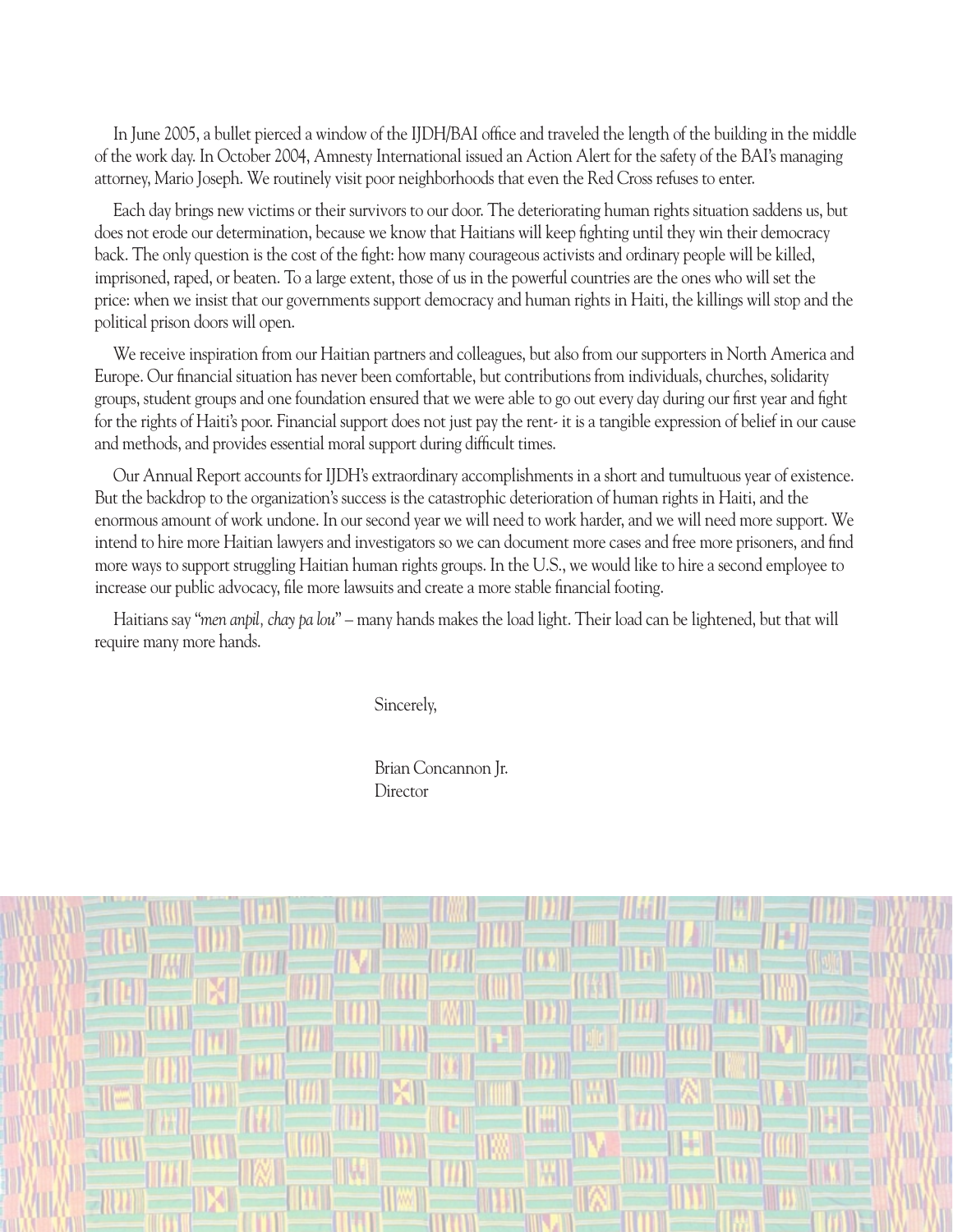## I. CURRENT PROGRAMS

IJDH works closely with its affiliate in Haiti, the *Bureau des Avocats Internationaux* (BAI), on most of its programs. The BAI represents political prisoners and helps document human rights violations in Haiti, with IJDH's financial support. The BAI provides IJDH with information and analysis, and is a partner in international lawsuits and at hearings and conferences. IJDH's current programs fall into three main areas: human rights documentation, grassroots collaboration and pursuing legal cases. IJDH and the BAI each work in all three areas.

## A. Human Rights Documentation/ Disseminating Accurate Information

IJDH's human rights documentation helps keep Haiti's repression on the world's radar screen. In its first year, the Institute issued three major human rights reports and placed more than a dozen articles in newspapers and websites throughout the world. We briefed members of the U.S. Congress and Canadian Parliament, and testified before the Inter-American Commission on Human Rights (IACHR). Our documentation focuses on human rights violations that affect Haiti's poor majority, and



Haitian lawyer Mario Joseph directs the BAI. He represents over 70 political prisoners, and takes cases no other lawyer will take.

denounces all responsible actors, whether they be agents of the Haitian government, gangs, soldiers or foreign governments. The Institute has become a respected source of expertise on human rights in Haiti and has been quoted by mainstream media such as the New York Times, the Washington Post, NPR, the BBC and CNN, progressive outlets including Democracy Now!, Pacifica Radio, the Guardian (UK). We have been interviewed by radio stations throughout the Americas, in Europe, Africa and Australia. We are consulted by human rights organizations like Amnesty International, and by the United Nations and Organization of American States missions to Haiti.



Brian Concannon Jr. , IJDH' s Director, and Mario Joseph of the BAI (second from left) spoke at a panel on Haiti at the World Social Forum in Brazil in January 2005.

The Institute launched its website, www.ijdh. org, in August, 2004, and it has become the most comprehensive source of information on human rights in Haiti. We average over 200 visitors and 2,500 hits per day.

IJDH speaks out for human rights in Haiti at conferences, conventions and rallies, before audiences as small as twenty to as large as two thousand. IJDH's Director delivered the keynote address at the Parish Twinning Program of the Americas convention in September, 2004, moderated a workshop at the World Social Forum in Brazil this January, and has delivered over twenty addresses to audiences at universities and conferences throughout North America. The Haiti Solidarity Network of the North East awarded the Directors of the BAI and IJDH its 2005 "Haiti Human Rights Award" and "Friend of Haiti Award", respectively.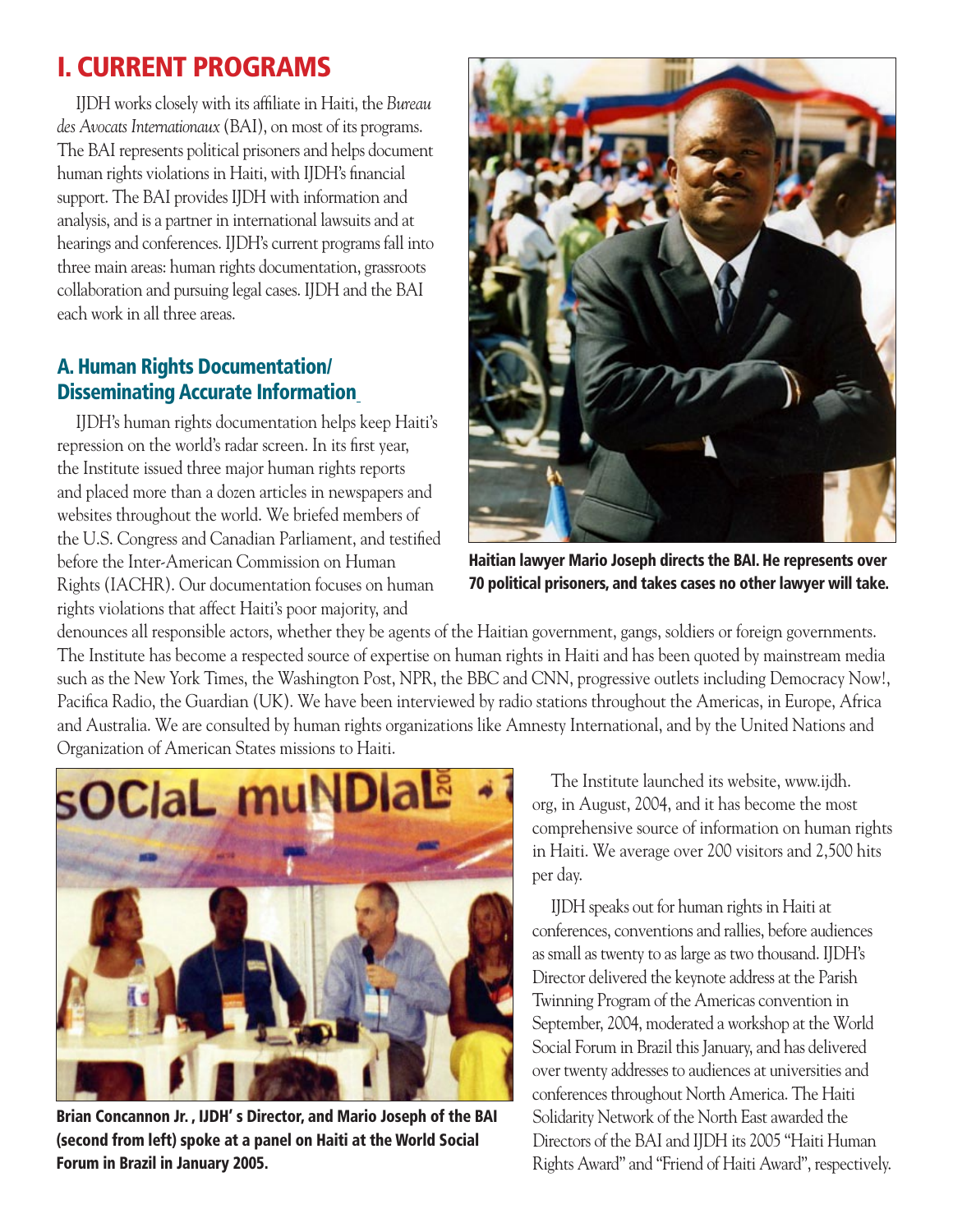IJDH seeks not only to disseminate human rights information, but also to explain to Americans and other audiences in wealthy countries why they should care about Haiti. We place Haiti's current crisis within the context of a long history of U.S. support for Haitian tyrants, and explain why Haiti will never have a stable democracy until the U.S. and other wealthy countries allow it to. We also enumerate the costs of undermining Haitian democracy to American taxpayers, including regular troop deployments, refugee crises and erosion of prior investments in the country. IJDH places Haiti in a broader context of aggressive U.S. foreign policy that undermines international law and decreases the U.S.' standing throughout the world.

The Institute also explains why support for popular democracy in Haiti is an integral part of building a sustainable solution to Haiti's centuries of misery. We demonstrate how the painstaking work of the BAI and its partners during the nine years of democracy in Haiti helped break the cycle of violence and establish durable mechanisms for resolving conflicts.

### B. Working With Grassroots Organizations to Promote Human Rights In Haiti

IJDH works with grassroots groups in Haiti to help develop an effective human rights advocacy program with global outreach, by supporting the BAI and through the Institute's Port-au-Prince based investigator. The IJDH/BAI office's "NGO room" provides



IJDH helped KOFAVIV, the Komisyon Fanm Viktim pou Viktim, (Women Victims' Commission for Victims) establish a program for victims of rape, that includes medical treatment, solidarity groups and grassroots organizing.

care through a partnership with a local clinic. The women organize solidarity groups to provide each other psycho-social support and to fight against Haiti's epidemic of rape. KOFEVIV denounces violations of women's human rights in the local and international press, while IJDH documents the cases for future prosecution of the perpetrators.

In the U.S., IJDH collaborates with grassroots organizations to coordinate advocacy on human rights in Haiti. The Institute plays a leading role in the Let Haiti Live Coalition, and works closely with several other advocacy coalitions. The Port-au-Prince staff provides visitors to Haiti with in-country legal and human rights orientation, arranges meetings with grassroots groups, and helps prepare reports and other documentation.

At the end of the fiscal year, IJDH launched its "*Half-Hour for Haiti*" program, which provides a short, weekly action alert to over 2,000 activists throughout the world*. Half-Hour for Haiti* is designed to allow people with busy schedules to

grassroots groups with telephones, computers and working space, along with human rights reporting training, legal analysis, and introductions to potential foreign collaborators. Many of these organizations receive no other support, because they do not yet have the skills necessary to get on funders' radar screens (communication, accounting, even literacy), and because their support for Haiti's constitutional authorities alienates many funders.

IJDH helped poor women who were victims of rape in Haiti's previous dictatorship (1991-1994) establish the Commission of Women Victims for Victims (KOFAVIV). The Commission's community-based human rights workers reach out to rape survivors in popular neighborhoods- over 200 in our first year. The program provides victims with high-quality medical



Annette Auguste, a folksinger, grandmother and grassroots activist, was arrested illegally in May 2004, and remains in prison.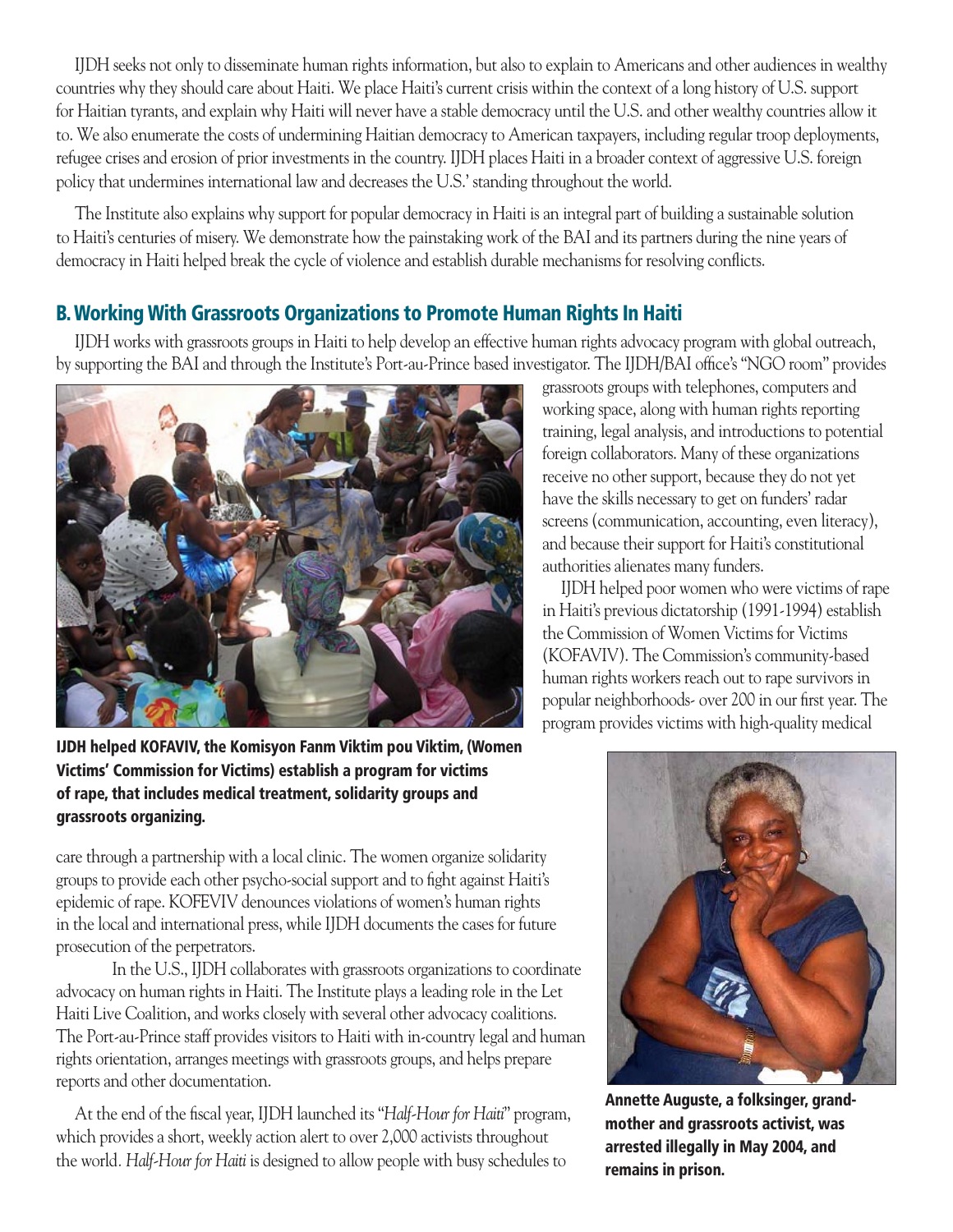make a concrete difference, while developing a knowledgeable and persistent constituency for Haiti advocacy work and providing exposure and support for the campaigns of our collaborators in Haiti and abroad.

## C. Pursuing Legal Claims in Haiti and Abroad

IJDH helps victims of human rights violations pursue cases in national and international courts. In Haiti, BAI lawyers



Yvon Neptune, Haiti's last constitutional Prime Minister, has been in jail illegally since May 2004. IJDH, the BAI and a student clinic at Hastings Law School in San Francisco, filed a complaint on Mr. Neptune's behalf with the Inter-American Commission on Human Rights in Washington.

represented over seventy political prisoners and persecuted journalists during the year, and are the only ones who will take many cases. Nine BAI clients have been freed, while several others have received liberation orders, without being freed. The BAI has also filed civil suits against the Haitian government and the UN on behalf of the families of people killed in police custody.

Outside Haiti, the Institute prepares cases for international courts, in collaboration with law school clinics. IJDH helped found a human rights clinic at the University of California Hastings law school in the fall of 2004. In April, 2005, the Hastings Clinic, the BAI and IJDH filed a Petition with the Inter-America Commission on Human Rights on behalf of Yvon Neptune, Haiti's last constitutional Prime Minister, who has been held illegally for a year. Another IACHR petition, developed with the Yale Law School Human Rights Clinic, will

be filed soon. IJDH has provided legal and strategic advice and expert testimony in over a dozen political asylum cases in the U.S. We have also assisted the Center for Justice and Accountability in lawsuits in U.S. courts against two leaders of Haiti's 1991-1994 dictatorship: Emmanuel Constant, the head of the FRAPH death squad, and Carl Dorelien, a member of the military high command.

### D. The Context of IJDH's Work

In February 2004, armed men, many of them convicted human rights abusers, escalated their campaign of violence against Haiti's elected government and its supporters. They assassinated police officers and democracy activists, intimidated journalists, raped and tortured women, and burned government buildings and vehicles. The insurgents allied themselves with Haiti's economic elites, and the two groups combined with the governments of the United States and France to force Haiti's constitutional government from power on February 29.

The regime change ended over nine years of continuous democracy, the longest such interlude in Haiti's history. The constitutional authorities were replaced by a U.S.-supported Interim Government of Haiti (IGH) led by a Boca Raton-based talk show host. The IGH moved quickly to grant tax breaks to the wealthy and dismantle government literacy, nutrition and education programs. Food prices doubled, a heavy burden on people managing to survive on \$1 a day.

The IGH immediately started attacking pro-democracy activists. The Portau-Prince morgue disposed of 1,000 bodies, many bearing signs of execution, in



Catholic Priest and human rights activist Fr. Jean-Juste was arrested illegally in October, 2004, while feeding hundreds of children their only meal of the day. The BAI's Mario Joseph and IJDH volunteer lawyer Bill Quigley stood up for him in Haitian courts, while IJDH helped organize an international pressure campaign. Fr. Jean-Juste was freed after seven weeks in prison. As this report goes to press, Fr. Jean-Juste was arrested again, illegally in July 2005, and BAI and IJDH are once again working to free him.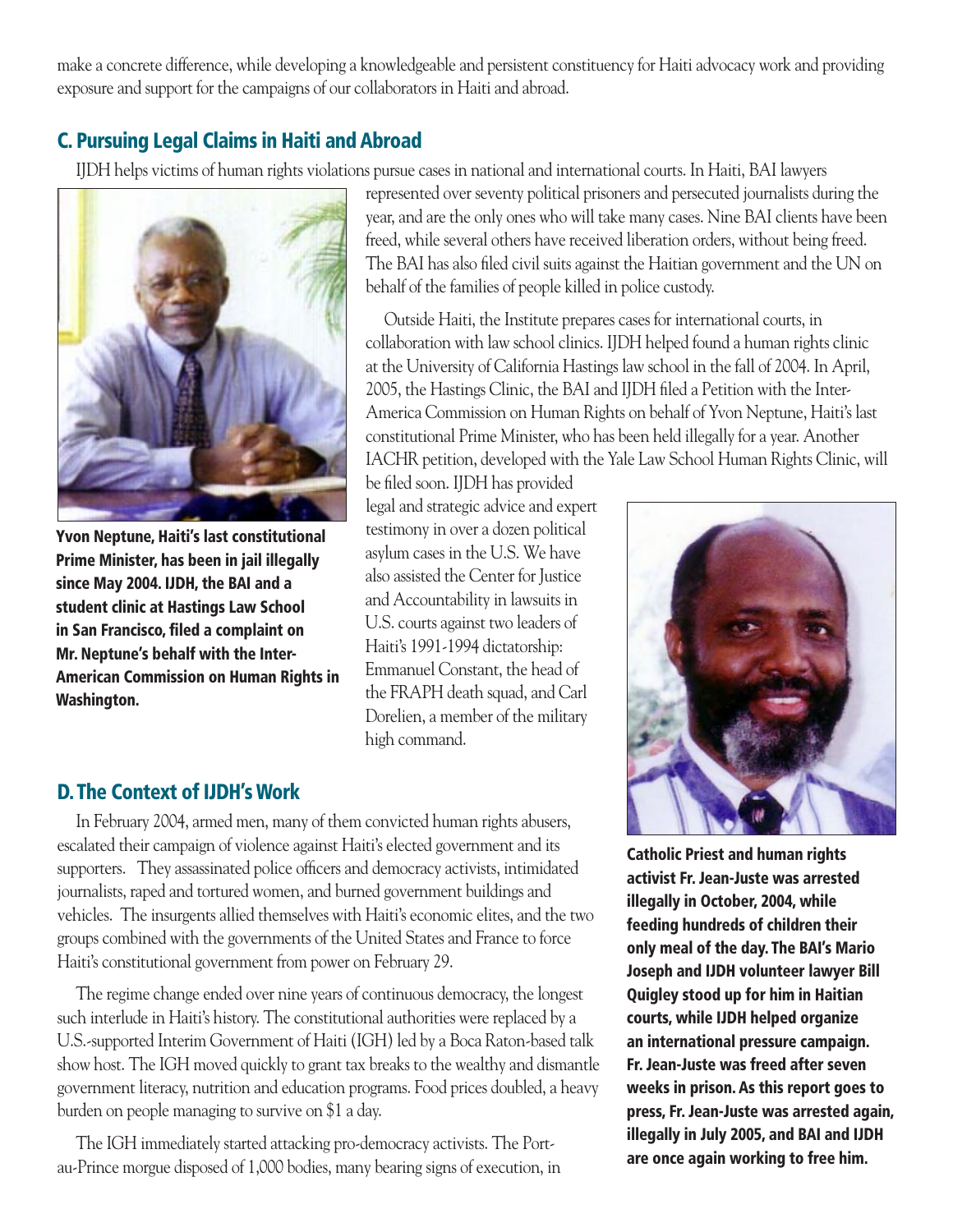March 2004 alone. Several hundred political prisoners rot in Haitian jails. Families fleeing persecution sleep each night in a different place. Journalists have been attacked: several have been beaten and abducted; the police executed one in January 2005 after he witnessed a police execution of two men. Critical radio stations have been closed by the government or destroyed by



Another innocent victim caught in police crossfire, November 18, 2004. IJDH documents police killings, and organizes pressure campaigns to stop them, while BAI represents the victims in Haitian courts.

paramilitaries. The Haitian army, disbanded by popular demand in 1995, has illegally re-formed and now controls many areas of the country, commandeering police stations, patrolling with assault rifles and resuming its trademark brutality against the defenseless. UN Peacekeeping troops maintain order in the business districts, but offer little protection to activists in poor urban or rural neighborhoods. UN troops even make illegal arrests themselves, and back up the Haitian police on illegal sweeps of poor neighborhoods

The institutions that should have responded to the assault on Haiti's democracy did not do so. Although CARICOM and the African Union, together a third of the UN membership, passed resolutions condemning the *coup d'etat* and calling for an investigation, the U.S. and France prevented the UN and the OAS from reacting as their charters required them to. In the U.S., although many NGOs did speak out against the *coup* before and after it happened, the overall response was muted. Some of this was due to inadequate coordination, especially with organizations such

as civil rights groups that did not follow Haiti closely but were natural allies. Other organizations with more knowledge of Haiti privileged their dislike of Haiti's leaders over their commitment to democracy and sovereignty. The mainstream media, and even much of the progressive media, uncritically accepted the U.S. Administration's version of events or dwelled on the imperfections of Haiti's democracy rather than the horrors of its replacement.

This inadequate response was the strongest impetus for IJDH's founding. We realized that there would never be sustainable democracy in Haiti until a strong, organized and informed constituency in powerful countries demanded it. The repression and the inadequate response also created an urgent need for an organization to collect and disseminate accurate human rights information and to pursue legal claims in Haitian and international courts.

## II. ABOUT IJDH

IJDH is a non-profit charitable organization, run by a Director and a six-member Board of Directors. The Institute has a main office in Joseph, Oregon, and a Haiti office in Port-au-Prince. IJDH is not affiliated with nor does it receive any financial support from any government or political party. The IRS granted IJDH Section 501(c)(3) tax exempt status on March 28, 2005.

IJDH's founders have a long history of advocacy for the human rights of the disempowered in Haiti and elsewhere. Board member Dr. Paul Farmer has changed the way the world treats infectious diseases among the poor, through his high-quality medical programs in Haiti and Peru, and his international advocacy of health as a human right. IJDH Treasurer Ira Kurzban helped found the Haitian Refugee Center, and has successfully challenged discriminatory U.S. immigration policies all the way to the U.S. Supreme Court. Board member Bryan Stevenson founded the Equal Justice Initiative of Alabama, which has overturned or reduced over 70 death sentences. Board member Laura Flynn helped found the Bay Area Haiti Action Committee, one of the most effective advocates for Haitian democracy in the U.S., and the Haiti Accompaniment Project that sent several American delegations to accompany and support grassroots activists in Haiti.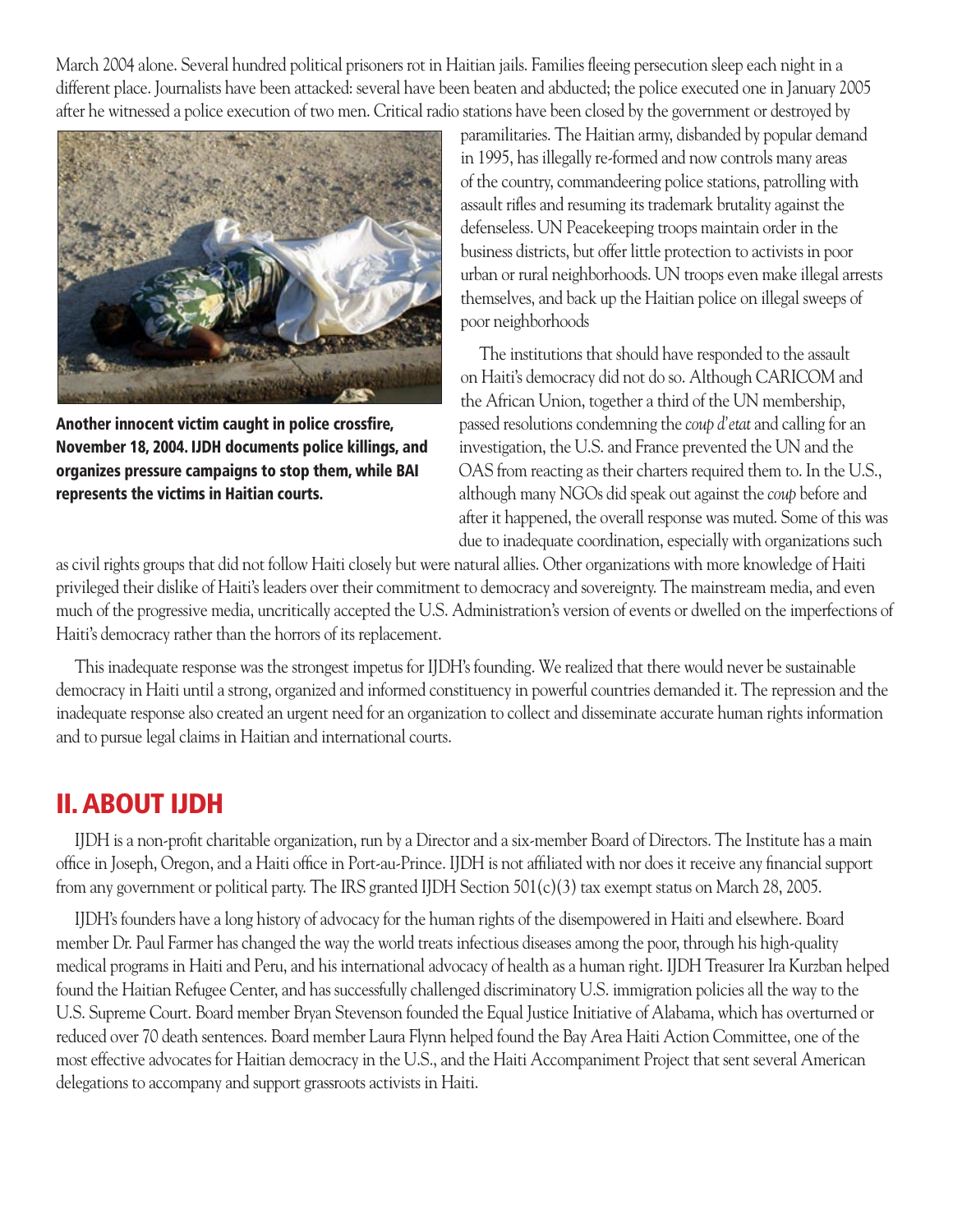## A. Staff

IJDH's Director, human rights lawyer and activist Brian Concannon Jr., worked in Haiti from 1995-2004, first as a United Nations Human Rights Observer, and from 1996 as co-manager of the BAI. He is a graduate of Georgetown University Law Center (JD) and Middlebury College (B.A.). He held a Brandeis International Fellowship in Human Rights, Intervention and International Law from 2001-2003, was a guest faculty member at the Brandeis Seminar for International Judges (June-July 2004), and has been named a fellow of Harvard Law School's Wasserstein Public Interest Fellows Program for 2005-2006.

The BAI is managed by lawyer and educator Mario Joseph, Haiti's most respected human rights lawyer. Mr. Joseph started his career during the 1991-1994 *de facto* dictatorship, representing victims of repression through the Catholic Church's Justice and Peace Commission. At the BAI, he has represented victims in several major human rights cases, including the 2000 Raboteau Massacre trial, considered one of the most important recent human rights trials in the hemisphere. He has served on high-level law reform commissions, he provides legal training to Haitian human rights organizations and appears frequently on Haitian television and radio as a commentator on justice issues. Mr. Joseph runs considerable risks in his work: he regularly receives threats; his wife



IJDH's Anne Sosin and the BAI's Mario Joseph spoke at the Health and Human Rights Conference sponsored by Zanmi Lasante/Partners in Health in Cange, Haiti.

and daughters were forced to move to the U.S., where they received political asylum, and Amnesty International has issued an action alert for Mr. Joseph's protection.

IJDH's Haiti-based investigator, Anne Sosin, has worked in Haiti since 2003, when she arrived on a Dartmouth College Lombard Post-graduate Fellowship. Before coming to Haiti, Anne worked with a rural domestic violence organization in Vermont and coordinated social justice programs at Dartmouth College. Anne investigates and documents human rights violations, works with grassroots groups, advocates before international organizations in Haiti and manages the Institute's foreign delegation program. In September 2005, Anne will leave IJDH for other challenges in Haiti.

IJDH launched its innovative Virtual Internship Program (VIP) in the fall of 2004, which has attracted highly-qualified law students from across the country who volunteer to work on the Institute's cases and organizational projects from their homes and schools. The VIP program is the first of its kind, and harnesses

telecommunications technology to amplify the Institute's work while giving students valuable experience in the human rights field. The VIP program started with two students in the fall of 2004, and expanded to four in Spring 2005, and seven during the summer.

## B. Board Members:

Brian Concannon Jr., Esq., IJDH's Director.

Paul Farmer, M.D. Ph.D., Founder, Partners in Health (PIH) and Professor, Harvard Medical School. PIH has treated sick Haitians with dignity and success since 1984, and changed the way the world treats infectious diseases among the poor. Dr. Farmer divides his time between the PIH clinic in Cange, Haiti and Harvard Medical School.

Laura Flynn, is a writer and activist. She founded the Bay Area Haiti Action Committee and the Haiti Accompaniment Project, and is the former director of international relations for the Aristide Foundation for Democracy in Haiti.

Ira J. Kurzban, Esq., one of America's pre-eminent refugee lawyers. For over 27 years, he has represented Haitian Refugees, the Haitian Refugee Center in Miami, the constitutional and democratically elected governments of Haiti and Presidents Rene Preval and Jean-Bertrand Aristide.

Judy Prosper, Esq., a Haitian-American attorney and advocate for justice for the disenfranchised both in the U.S. and Haiti. Ms. Prosper practices with the New York State Attorney General's office.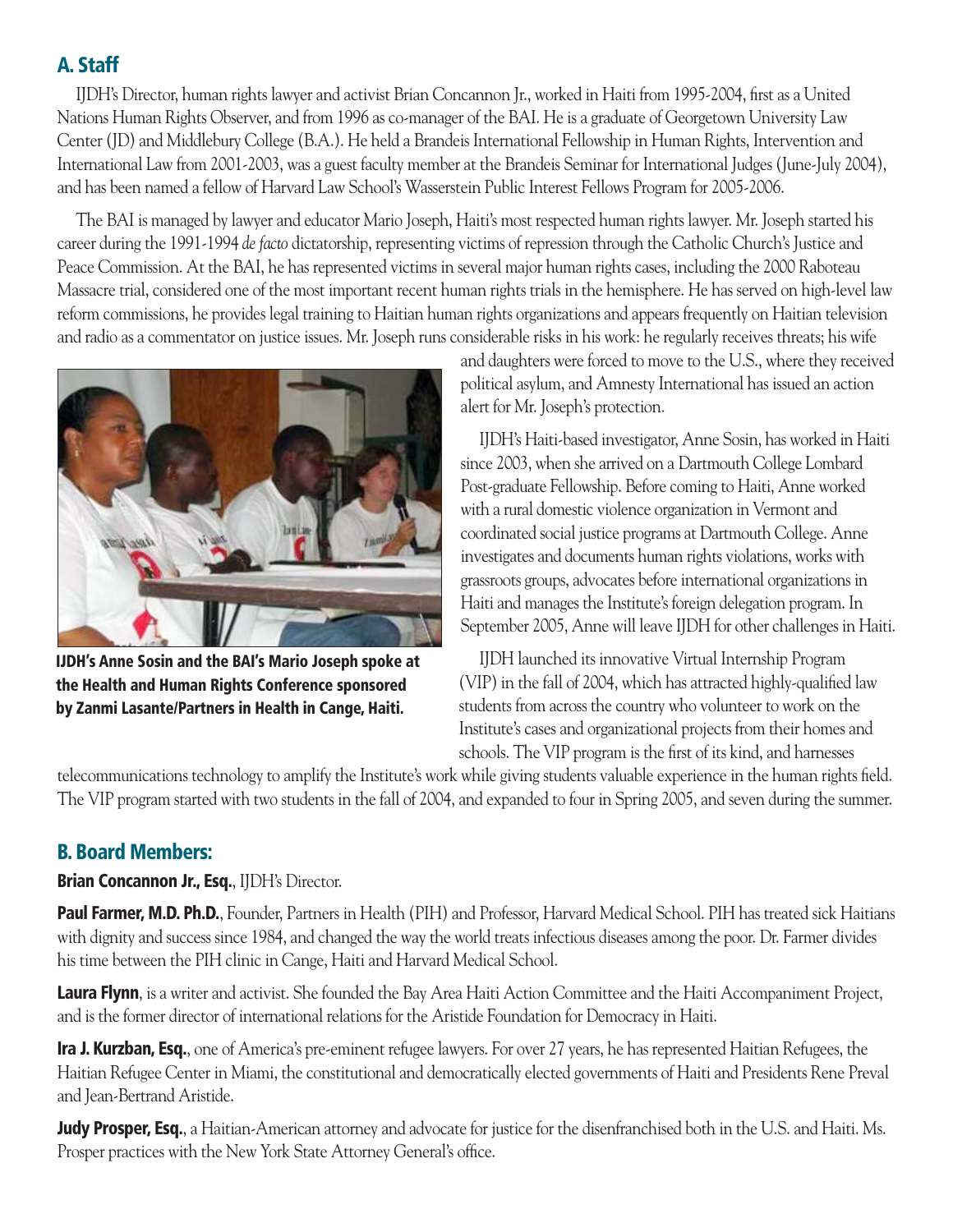**Bryan Stevenson, Esq.**, founder and Executive Director of the Equal Justice Initiative of Alabama, a tireless and successful advocate for death-row inmates. His work has been honored by the American Bar Association, the ACLU and the MacArthur Foundation.

Irwin Stotzky, Esq., Professor of Law, University of Miami; Director, Center for the Study of Human Rights, author of a book and dozens of articles and book chapters on human rights and immigration law.

## C. IJDH's Constituencies

The Institute's primary constituency is Haiti's poor, who have struggled for three centuries for autonomy and justice. Our programs focus on Haitians who have suffered from the country's political repression, including internally displaced people, victims



Journalist Abdias Jean was executed by police in the Village de Dieu neighborhood in January 2005. The BAI has filed a complaint in the Haitian courts, and BAI and IJDH are preparing a complaint for the Inter-American Commission on Human Rights.

of rape, other torture and destruction of property and the families of the disappeared and killed. We also work with those organizing against the repression. We have developed long-term relationships with women's groups and with organizations representing peasants and urban dwellers. This constituency is involved in our work on a daily basis in Haiti, through meetings, interviews and training sessions. Our efforts benefit this constituency by protecting individuals from the repression and by providing grassroots activists with the tools needed to fight the repression on behalf of all Haitians.

IJDH's secondary constituency is people in the U.S. who care about Haiti, and in a broader sense the U.S. public, who should care. Those who already care include the Haitian diaspora, the traditional Haiti solidarity groups (especially faith-based, humanitarian or political organizations) and groups that work on related issues such as racism and imperialism. IJDH involves these groups in its work through formal collaboration, such as the Let Haiti Live Campaign, informal communication, and by participating in conferences, demonstrations and other activities.

The Institute distributes human rights reports and action alerts to an email list of over 1000 organizations, activists, scholars, government officials and journalists. IJDH seeks to enlarge this second constituency by presenting the general public with information showing why they should care about Haiti.

# Supporting IJDH

**IJDH urgently needs your support. Please send your contribution to:**

**IJDH Box 806 Key Biscayne, FL 33149**

**or donate online at www.ijdh.org.**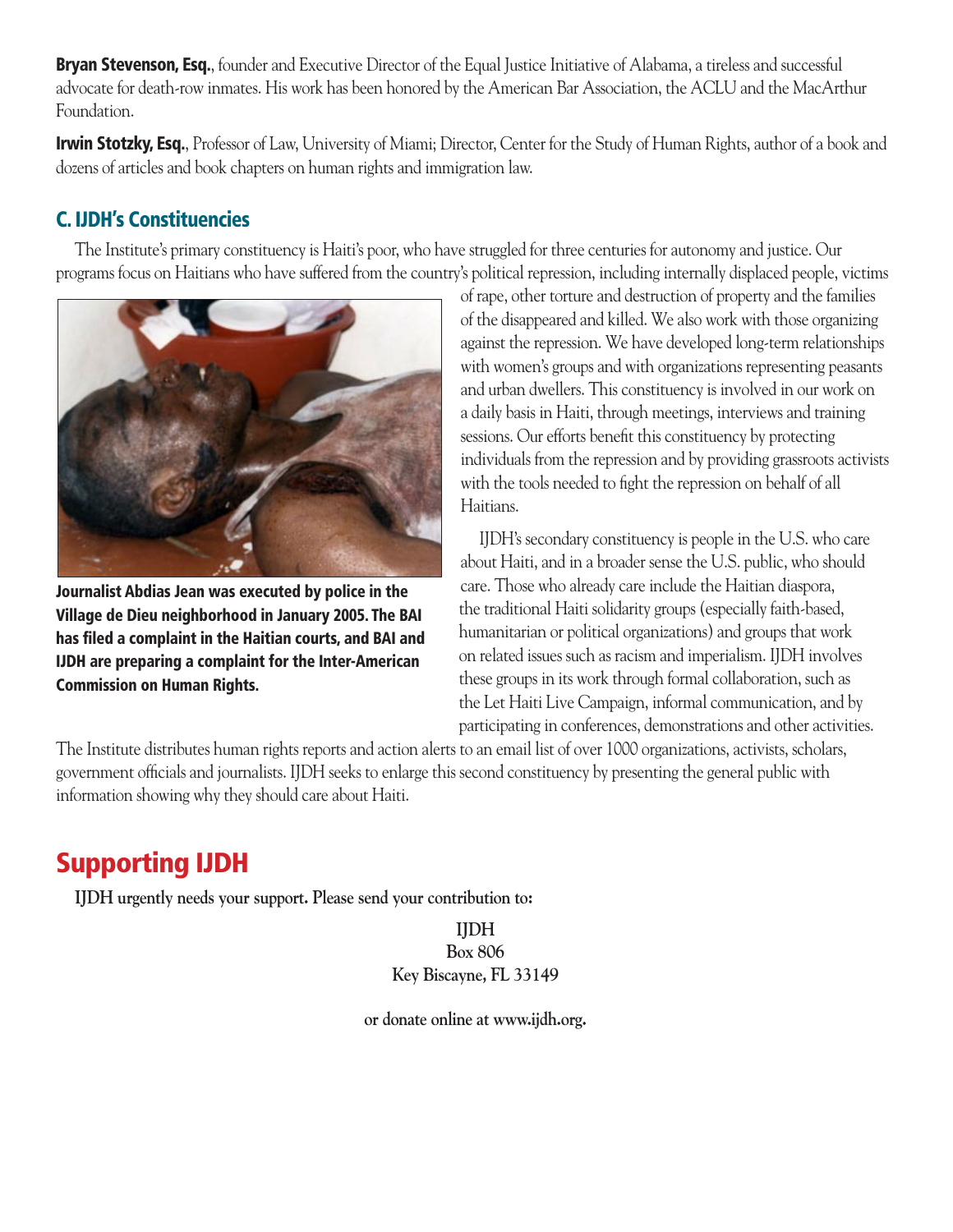## III. IJDH FINANCES, APRIL 1, 2004–MARCH 31, 2005

## A. Expenditures

| 4. Support for BAI <sup>1</sup> |          |
|---------------------------------|----------|
|                                 |          |
|                                 |          |
|                                 | \$79,054 |
|                                 |          |
|                                 |          |

#### B. Income**<sup>2</sup>**

|--|--|--|--|--|--|

#### **Footnotes**

<sup>1</sup> BAI previously received most of its support from Haiti's constitutional government, which was forced into exile on February 29, 2004. Since September 2004, IJDH has provided most of the BAI's financial support.

2 IJDH's Director received \$1,242 in honoraria during the period, which were deducted from his salary.

<sup>3</sup> IJDH received a single foundation grant during the fiscal year, from the Public Welfare Foundation, for \$50,000.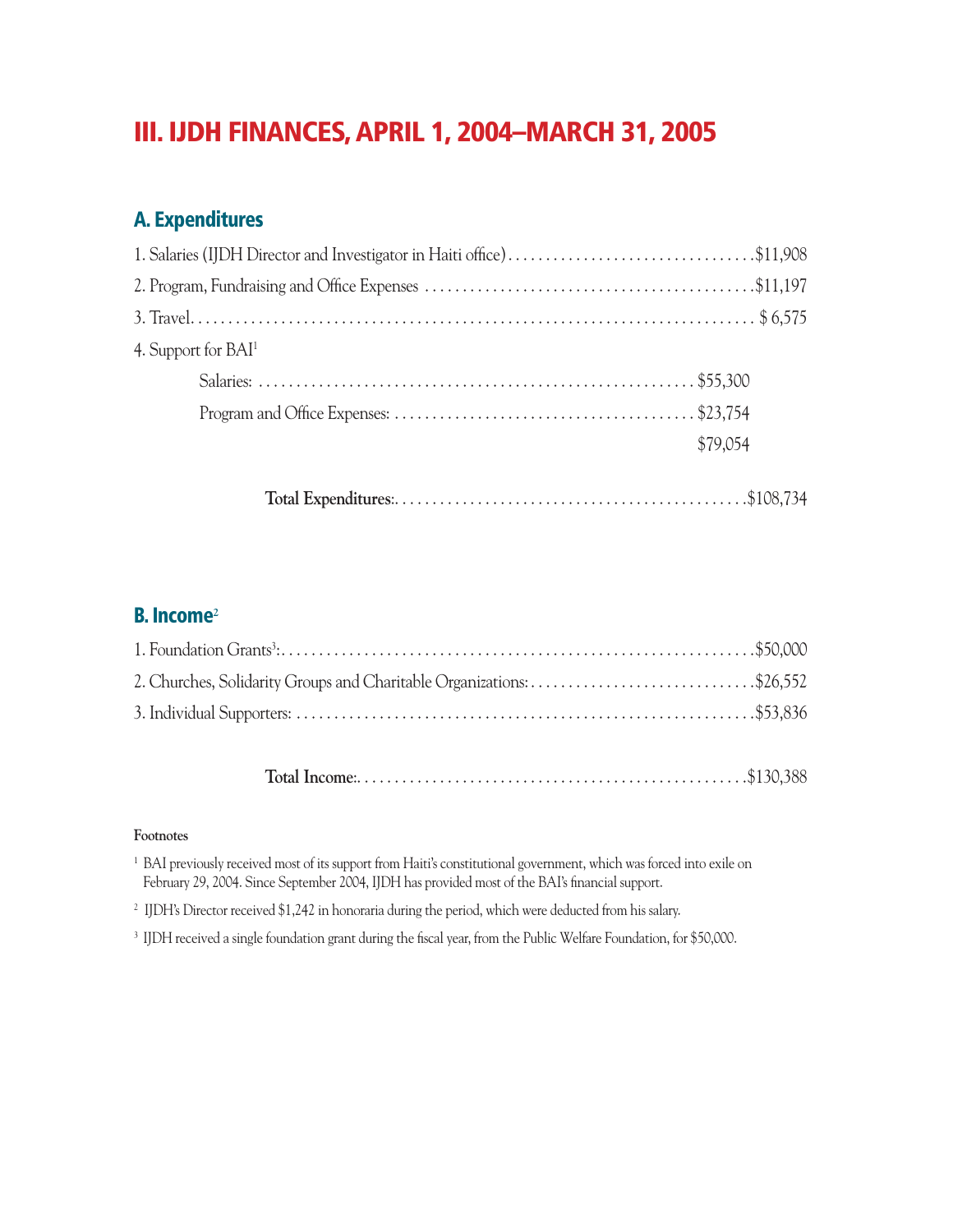## IJDH Contributors April 1, 2004–March 31, 2005

#### Major Donors: \$5000+

Kurzban, Kurzban, Weinger & Tetzeli Laura M. Flynn Russel Flynn Partners in Health Public Welfare Foundation

#### Sustainers: \$1000–\$5000

Hope & John Comerford Holy Family Catholic Church, Davidsonville, Maryland Deborah & William Kopacz Donald H. Libbey & Sara L. Flynn Haiti Justice Committee of Minnesota Marin Interfaith Task Force on the Americas Missionary Society of St. Paul, The Apostle in Mass, Boston Bill Quigley Carol A. Strazer & Robert John Strazer Margaret Trost & Thomas Hendrickson

### Supporters: \$500–\$999

Philil Blank St. Ives Church Service and Justice Commission, Southfield, Michigan Tom Driver John Duff Joan Yasui Emerson Amy M. Flynn Jennifer Flynn Honey Brook United Presbyterian Church Women's Association, PA Margaret A. Lester John Longo Lynn Pearl Robinson Ben Terrall Marc Van Der Hout Bernard P. Wolfsdorf

#### Friends: \$100–\$499

Joan Adams & Agnes Adams James G. Adriance & Barbara K. Kohnen Sandra Barth & Joseph Barth Richard and Cathleen Bernard Linda Boise & Steven Goldberg Amelia Burgess Judith C. Burkhardt Jane Skelley Carroll & James E. Carroll Mary B. Carry & William J. Carry Catherine Clare Rebecca Davis Joan Dayan Anthony Draye Wafaie W. Fawzi &Mary C. Smith-Fawzi Richard E. Feeney & Anne K. Feeney Frantz Gabriel Jeffrey Gardner & Judith Gardner Chris M. Geyer & Christina Dulin-Geyer Joan Garde Raymond and Lise Giraud Thomas Griffin Terrence M. Haran & Elizabeth J. Haran Robert Heaney Scott Hostetter Philip B. Huffman and Audrey A. Huffman James O. Kelly John T. Kidder & Frances Kidder James Knutson Amy Ace Lance Lien Lin Michael Maggio John B. Martin Lori Jo McBride & John McBride Jean McCaffery Timothy and Angie McConnell Jeanne Morales Joia S. Mukherjee Daniel Murphy Mark J. Newman & Una E. Newman Jeffrey Nohner

Joseph F. Palen & Mary S. Palen Dr. James & Linda Patterson Catherine Podojil Ms. Shirley Quement Allison V. Reed Elizabeth H. Robinson Theodore Ruthizer Barbara Rylko-Bauer D.A. Schaefer Suzanne Seltzer Site Design & Assoc., Inc. Philip D. Shephard & Ann B. Humphrey Dale Sorensen & George Friemoth Dale Stitt, & Esther Elizabeth Tate & Renner Unitarian Universal Alert Meeting, North Chatham, MA Nadege Volcy Yong Wang Desiree Wayne Michelle Witte

### **Contributors**

A. David Albertine Byron Barton Juliet Bernstein, Fellowship of Reconciliation, Cape Cod Center Iris E. Biblowitz Douglas Braaten Paula D. Bronstein Richard Bombaci John and Susan Burns Esther F. Cowell Ms. Diana Cumming Elizabeth Cunningham & Skip Keith Miller Stanlynn Daugherty Marie de Paul Combo, SCL – Sisters of Charity of Leavenworth Patrick De Santos Bruce Drake & Eileen Drake Dean & Rosa Duquette Cecilia Flickinger